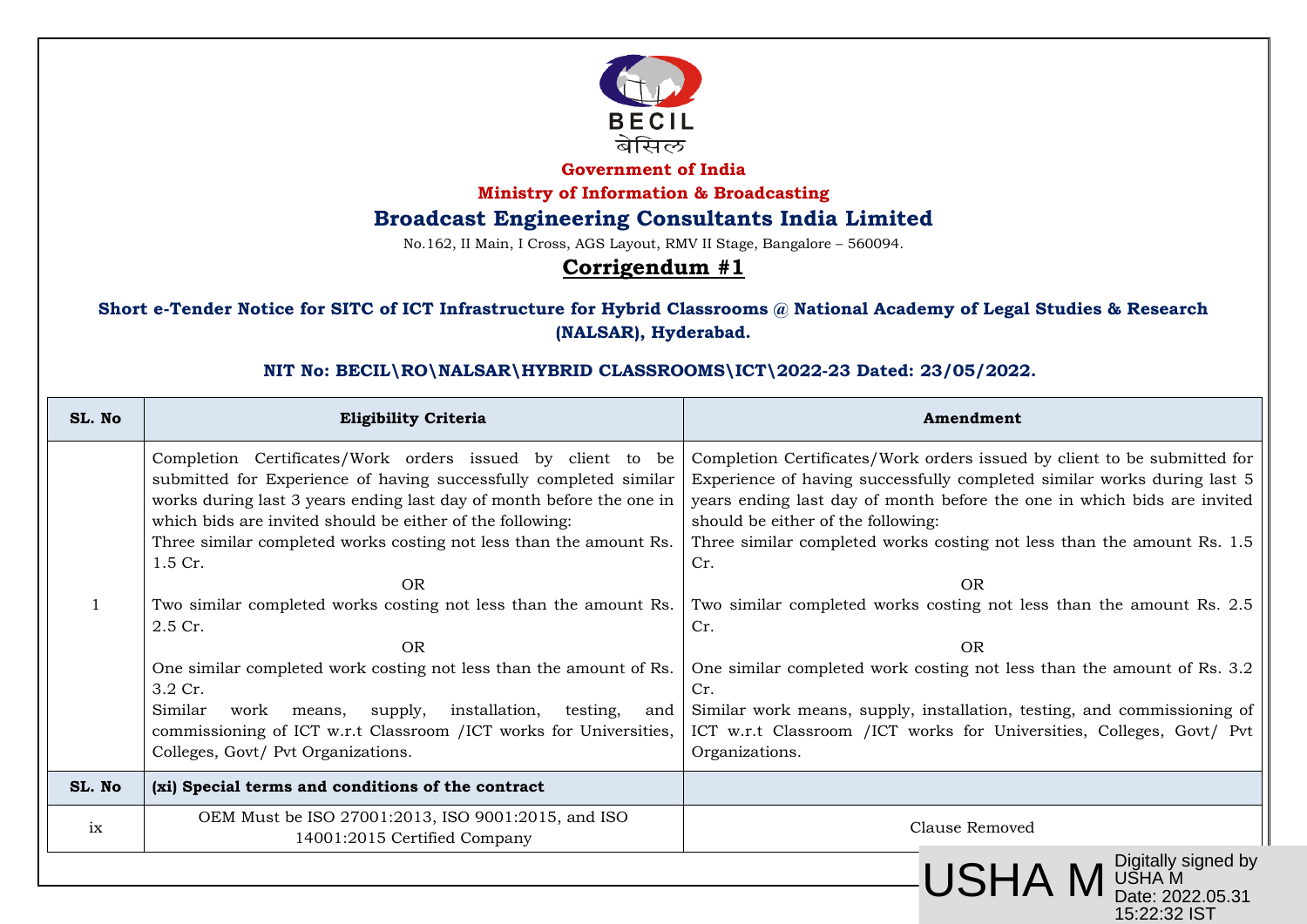# **Specification of the BOM**

| SL No        | <b>Description</b>                  | <b>Specification</b>                                                                                                                                                     | Amendment                                                                                                                             |  |  |
|--------------|-------------------------------------|--------------------------------------------------------------------------------------------------------------------------------------------------------------------------|---------------------------------------------------------------------------------------------------------------------------------------|--|--|
| $\mathbf{1}$ | <b>Lecture Tracking Camera</b>      |                                                                                                                                                                          |                                                                                                                                       |  |  |
|              | Power Consumption                   | Less than or equal to 21 V                                                                                                                                               | Less than or equal to 21 W                                                                                                            |  |  |
| $\mathbf{2}$ | <b>Student Tracking Camera</b>      |                                                                                                                                                                          |                                                                                                                                       |  |  |
|              | Power Consumption                   | Less than or equal to 21 V                                                                                                                                               | Less than or equal to 21 W                                                                                                            |  |  |
| $\mathbf{3}$ | <b>PTZ Camera for Student</b>       |                                                                                                                                                                          |                                                                                                                                       |  |  |
|              | Redundant Power Supply              | Device should Support Minimum three power<br>supply method for power redundancy Supports<br>USB 5V power supply, 12V power adapter power<br>supply and PoE power supply. | Device should Support Minimum two power supply<br>method for power redundancy 12V power adapter<br>power supply and PoE power supply. |  |  |
| 4.1          | 86 Inch Display                     |                                                                                                                                                                          |                                                                                                                                       |  |  |
|              | <b>DISPLAY PANEL</b>                |                                                                                                                                                                          |                                                                                                                                       |  |  |
|              | Backlight Type Brightness (Typical) | Edge-Type LED $400 \text{ cd}/\text{m2}$ or better                                                                                                                       | Edge-Type LED/D-LED $400 \text{ cd}/\text{m2}$ or better                                                                              |  |  |
|              | Operation Hours                     | 24x7                                                                                                                                                                     | 16x7 or more                                                                                                                          |  |  |
|              | <b>MONITOR CONNECTIVITY</b>         |                                                                                                                                                                          |                                                                                                                                       |  |  |
|              | Video Input                         | 2 x HDMI2.0, 2 x USB2.0,                                                                                                                                                 | 2 x HDMI2.0, 2 x USB2.0 or better                                                                                                     |  |  |
|              | <b>External Control</b>             | RS232 (DE-9F), Ethernet (RJ45), Service (RJ12)                                                                                                                           | RS232 (DE-9F) / Ethernet (RJ45)                                                                                                       |  |  |
|              | Operating Temperature               | $0^\circ$ - 50 $^\circ$ C                                                                                                                                                | $0^\circ$ - 40 °C or better                                                                                                           |  |  |
| 4.2          | 86 Inch Display with OPS            |                                                                                                                                                                          |                                                                                                                                       |  |  |
|              | <b>DISPLAY PANEL</b>                |                                                                                                                                                                          |                                                                                                                                       |  |  |
|              | Backlight Type Brightness (Typical) | Edge-Type LED 400 cd/m2 or better                                                                                                                                        | Edge-Type LED/D-LED $400 \text{ cd/m2}$ or better                                                                                     |  |  |
|              | Operation Hours                     | 24x7                                                                                                                                                                     | 16x7 or more                                                                                                                          |  |  |
|              | Operating Temperature               | $0^\circ$ - 50 $\overline{^\circ C}$                                                                                                                                     | $0^\circ$ - 40 °C or better                                                                                                           |  |  |
|              | <b>MONITOR CONNECTIVITY</b>         |                                                                                                                                                                          |                                                                                                                                       |  |  |
|              | Video Input                         | 2 x HDMI2.0, 2 x USB2.0,                                                                                                                                                 | 2 x HDMI2.0, 2 x USB2.0 or better                                                                                                     |  |  |
|              | External Control                    | RS232 (DE-9F), Ethernet (RJ45), Service (RJ12)                                                                                                                           | RS232 (DE-9F) / Ethernet (RJ45)                                                                                                       |  |  |
|              | <b>SYSTEM REQUIREMENTS</b>          |                                                                                                                                                                          |                                                                                                                                       |  |  |
|              | Product Dimensions (WxDxH)          | 180 * 119 * 30mm                                                                                                                                                         | Removed                                                                                                                               |  |  |
|              | Package Dimensions (WxDxH)          | 237 * 180 * 59mm                                                                                                                                                         | Removed                                                                                                                               |  |  |